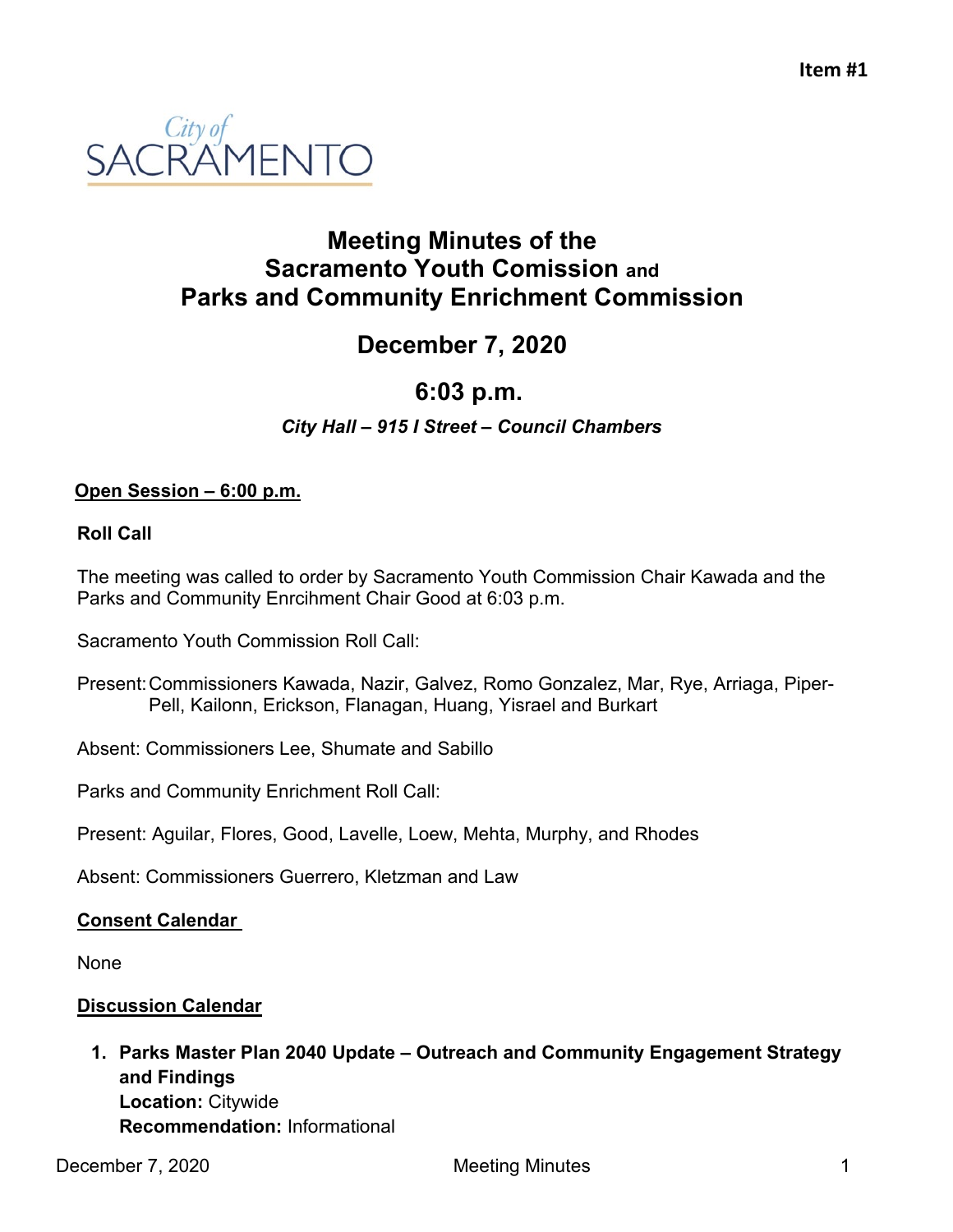**Contact:** Dana Repan, Senior Planner, (916) 808-2762; Brianna Moland, Assistant Planner, (916) 808-6188; Raymond Costantino, Park Planning and Development Services Division Manager; Department of Youth, Parks, & Community Enrichment

Raymond Constantino, Park Planning Manager, gave an introduction of the Parks Master Plan 2040. This past fall, staff engaged City residents for input how to improve parks, recreation and youth programs for the next 20 years. Several engagement strategies included community panel, photo contest, and map based questionnaire.

Cindy Mendoza and Noe Noyola, MIG Consultants, provided the highlights of the outreach findings. Cindy Mendoza presented the purpose of the Master Plan, planning process, engagement strategies, and roles of the commissions. Cindy Mendoza identified emerging themes are nature, play, social gatherings or events, active recreation or sports, walking or biking, equity or access, and community collaboration.

Noe Noyola provided overview of public engagement activities. These activities included photo contest, drawing activity, map based survey and community panels. Additional outreach meetings such as commission presentations, councilmember interviews and outreach advisory committee. Noe Noyola explained there were 1,713 participants in the engagement activities. Participants various from different demographics. Outreach was made to underrepresented groups in the community. Key findings included frequency use of the park or program, what makes this location great, popular sites for various recreation aspects, programs and activities needed expansion, most valued park features and major needs or concerns. Noe Noyola further described the themes of each activity. Draw activity exhibited play, natural features, and facilities. Photo activity encompassed nature, people, play, and events and facilities.

After the presentation, MIG consultants engaged with commissioners on brainstorming topics relating to priorities, equity and vision for the Master Plan.

Commissioner Mar wants to see more community gardens. She wishes the community have more accessibility to fresh produce. In addition, she wants more lighting at parks.

Commissioner Rye wants people have access to parks within a walking distance.

Commissioner Galvez wants to see parks with more nature based, educational with its history, and background of the parks names. Also, she believes accessibility and safety are very important.

Commissioner Kailonn wants safe programs that children can attend.

Commissioner Flanagan wants to see safe parks that people can enjoy recreation activities.

Commissioner Aguilar emphasizes equity at the citywide level. Certain parks thrive in recent years, on the other hand somes received little improvement such as locations in the south area.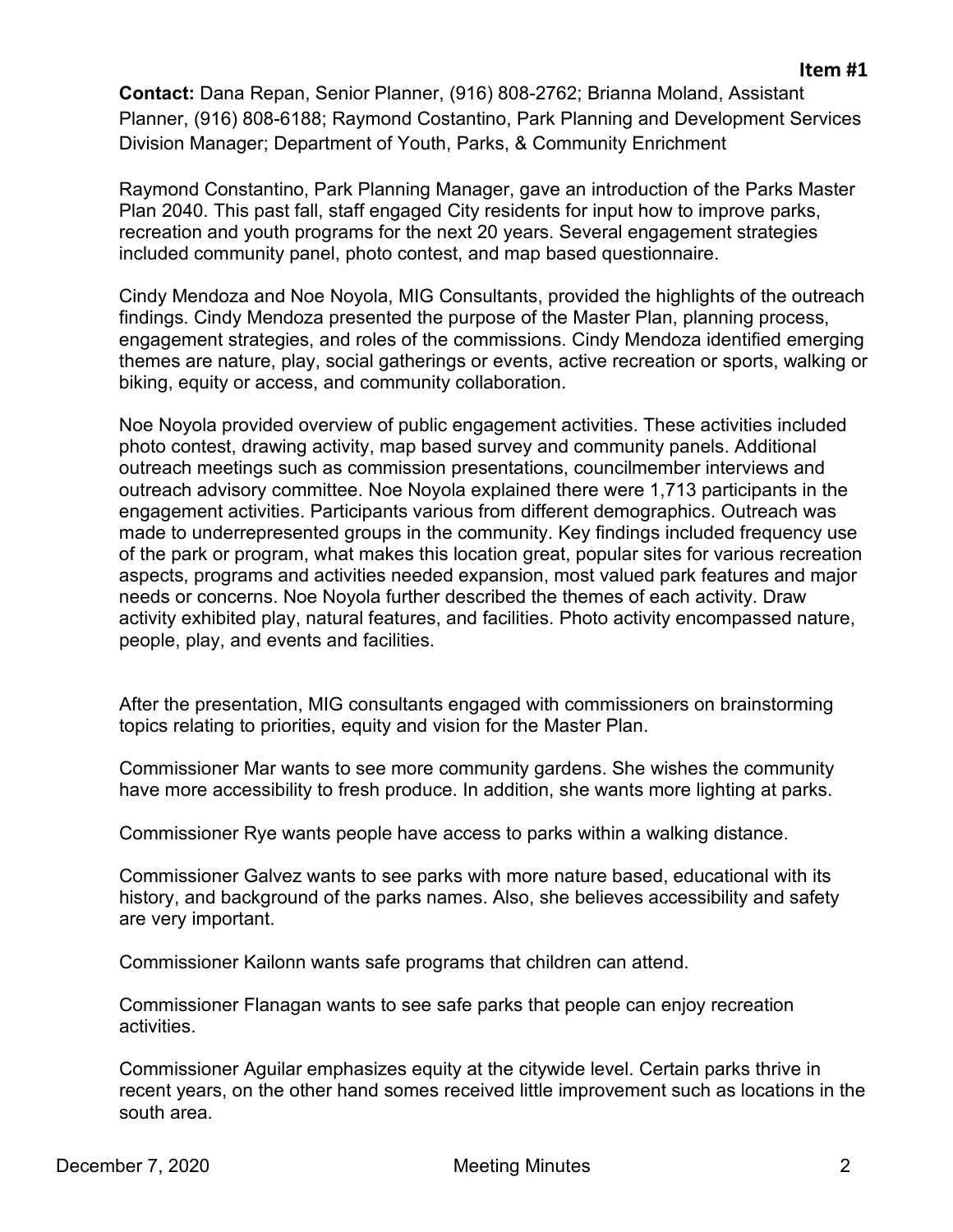Commissioner Loew wants to see more infrastucture with minimum maintenance, yet can still attract people. Also, he wants a sustainable master plan with creative and innovative approach.

Commissioner Lavelle wants every neighborhood to have a safe place to play, access to nature, transportation, bike trail, exercise without emitting carbon monoxide. He mentioned certain parks are better than others because of capital investments and how they are funded.

Commissioner Murphy wants district 4 master plan to reflect connectivity with nature trail, also accessibility to the river. She mentioned the Sutter's Landing area can further be expanded.

Commissioner Flores wants a trail connecting multiple neighborhoods. People can enjoy the city as a daytrip activity biking through nature.

Commissioner Rye wants community outreach prior putting resources on a project. She wants the indigenous people have the opportunity to provide advice and feedback.

Commissioner Mehta wants community engagement from residents living in the area. When residents get involved with the plan, she believes people will feel part of the plan.

Commissioner Rhodes wishes the community can be part of the plan and not just the result of the plan.

Chair Kawada wants more activities in the park that children can play. She wishes to see better sanitization and cleanliness. Also, she would like volunteer program where residents can get involved.

Commissioner Nazir wants youth program have volunteer or job opportunity within the parks.

Chair Good recognizes the importantance of equity in the park system. She hopes staff continue to work on community engagement for feedback.

For the future, MIG consultants and City staff will host more youth workshop, community briefings, analysis on data, and needs assessment.

#### **2. November Updates**

**Locations:** Citywide **Recommendation:** Informational **Contact:** Kris Wimberly, Interim Superintendent, (916) 808-6172; Department of Youth, Parks, & Community Enrichment

Kris Wimberly, Interim Superintendent, mentioned recent flyers sent out on Mental Health Wellness and Empowerment workshop, and Landscaping & Learning workshop on how to fill out an application. Next week, there will be another workshop on WIOA program. Youth Development network is sending out a survey to receive feedback from young people on barriers or frustration they may have.